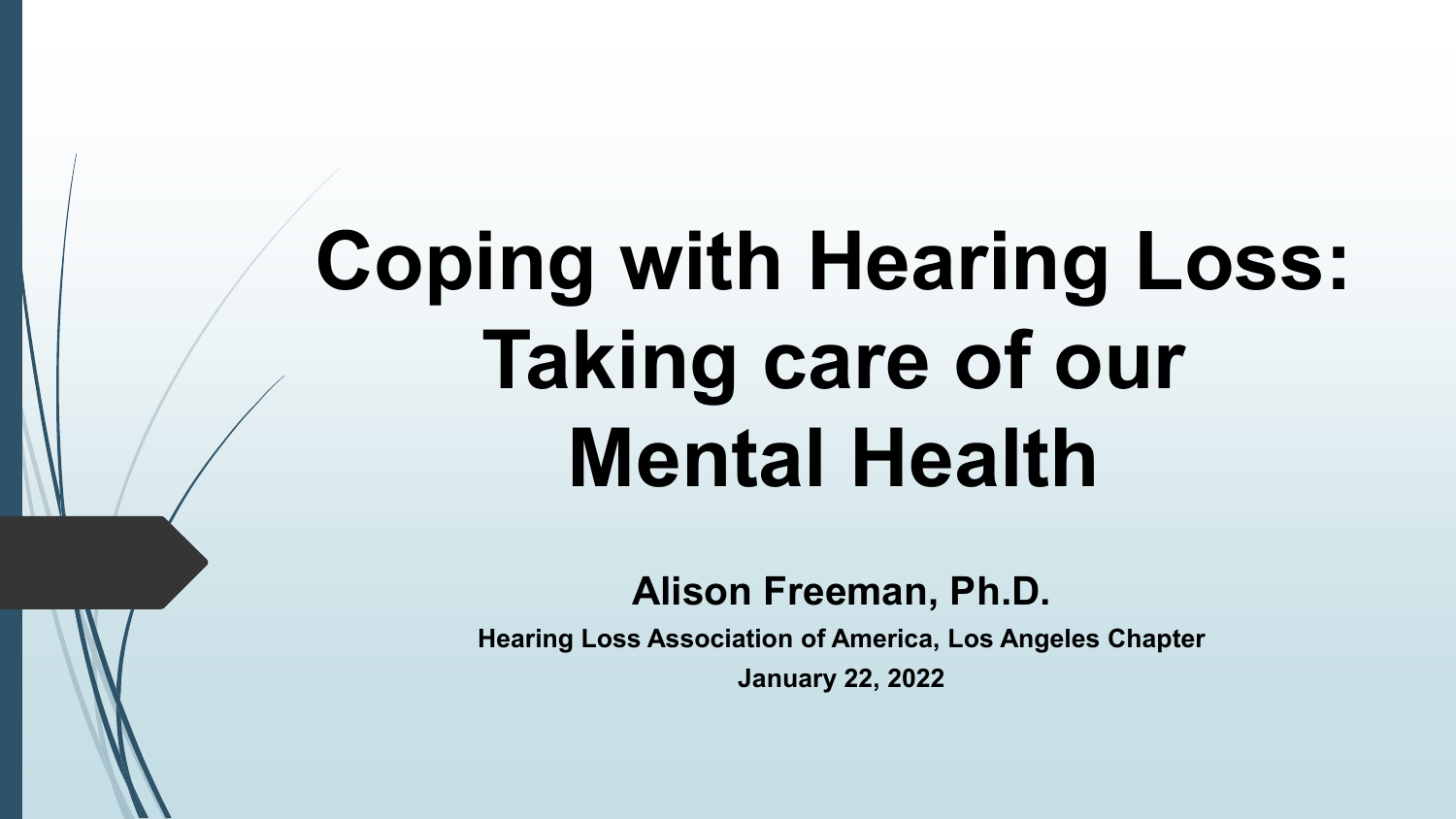# The true disability of hearing loss is a communication disability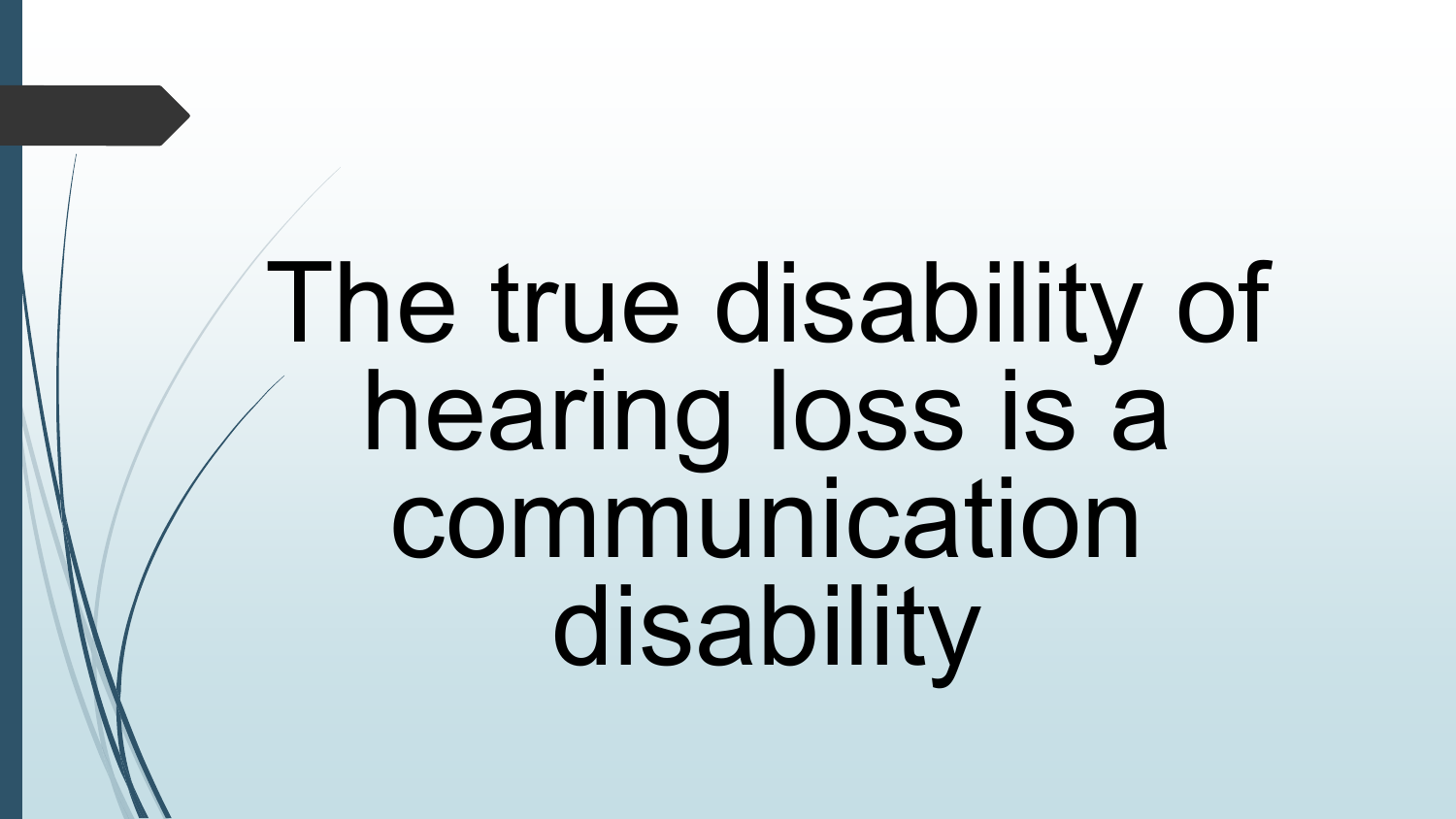# **Communication Disability**

**This lack of communication often leads to: Anxiety Constant Stress Depression Frustration Social withdrawal and more**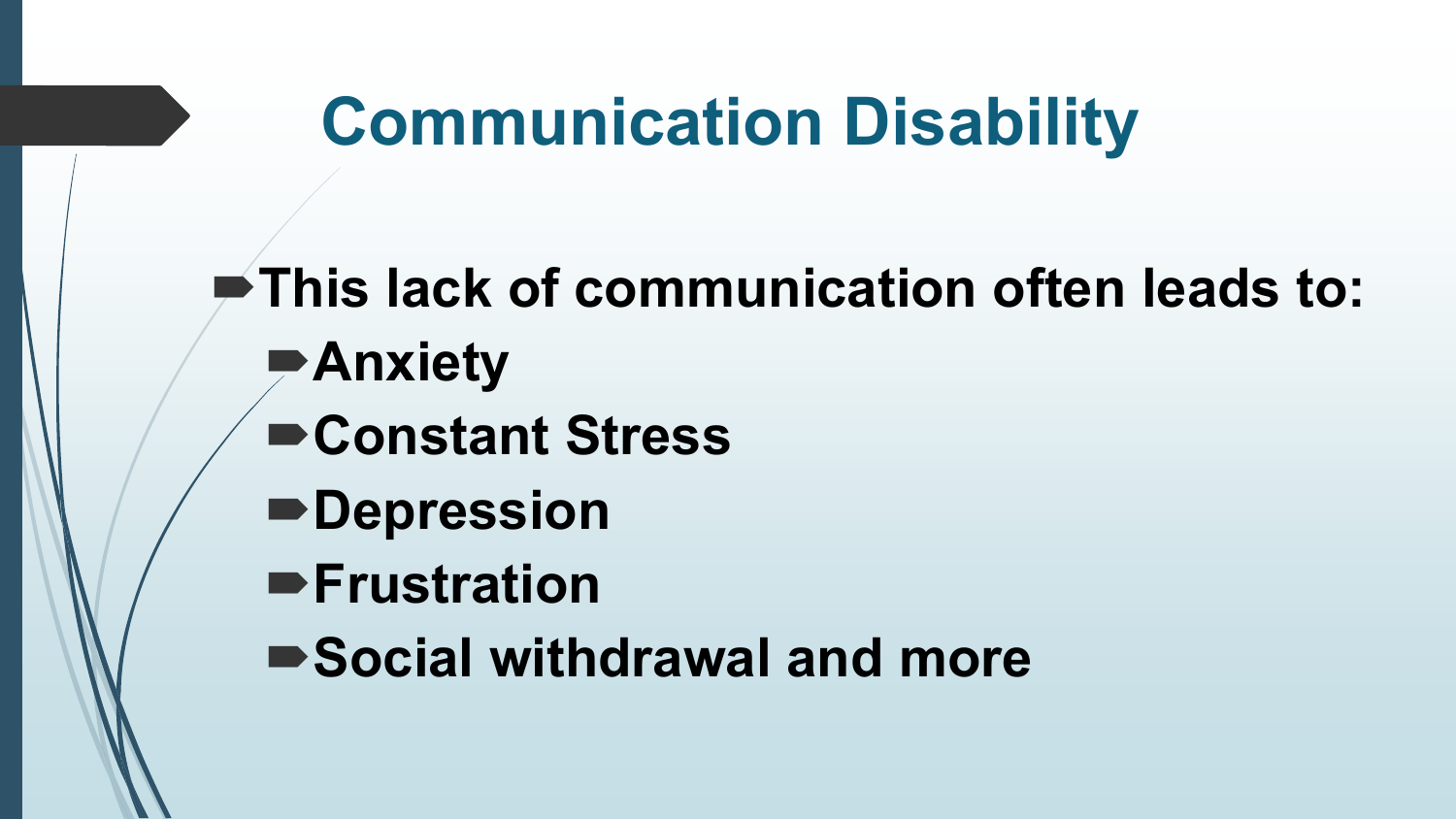# **Who me…? Stressed?**

- **Constant Stress** 
	- **Listening to music**
	- **Participating in business meetings**
	- **Family gatherings**
	- **Telephone – (thank goodness for technology and texting!)**
	- Going to restaurants (pre-Covid!)
	- **Going to plays, movies and events**
		- And it is all so exhausting!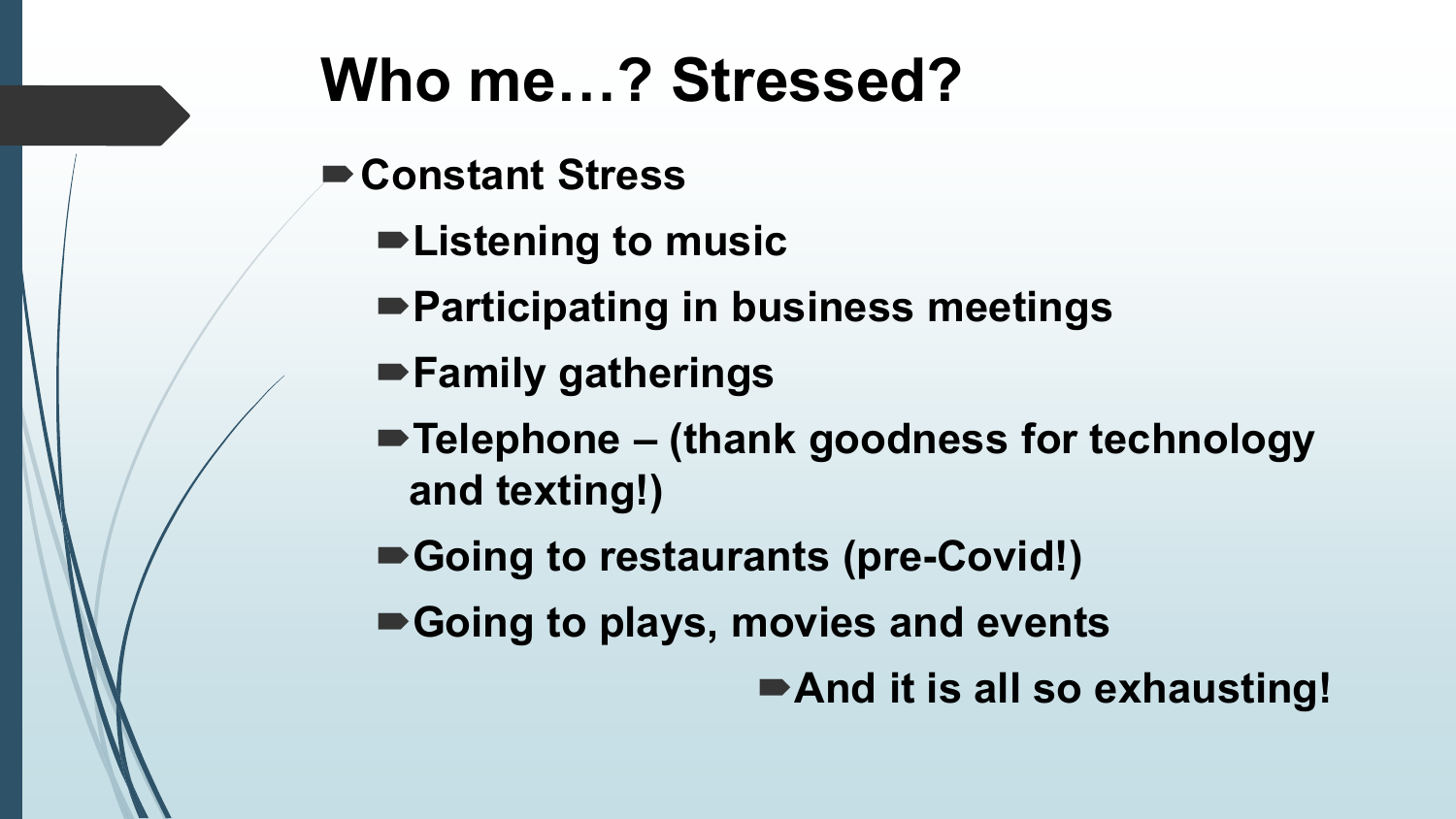# **STRESS IS HERE TO STAY….**



- **We cannot avoid stress BUT we can manage it better**
- **Sharpening our assertiveness skills**
- **Wearing our educator's hat for ourselves and others**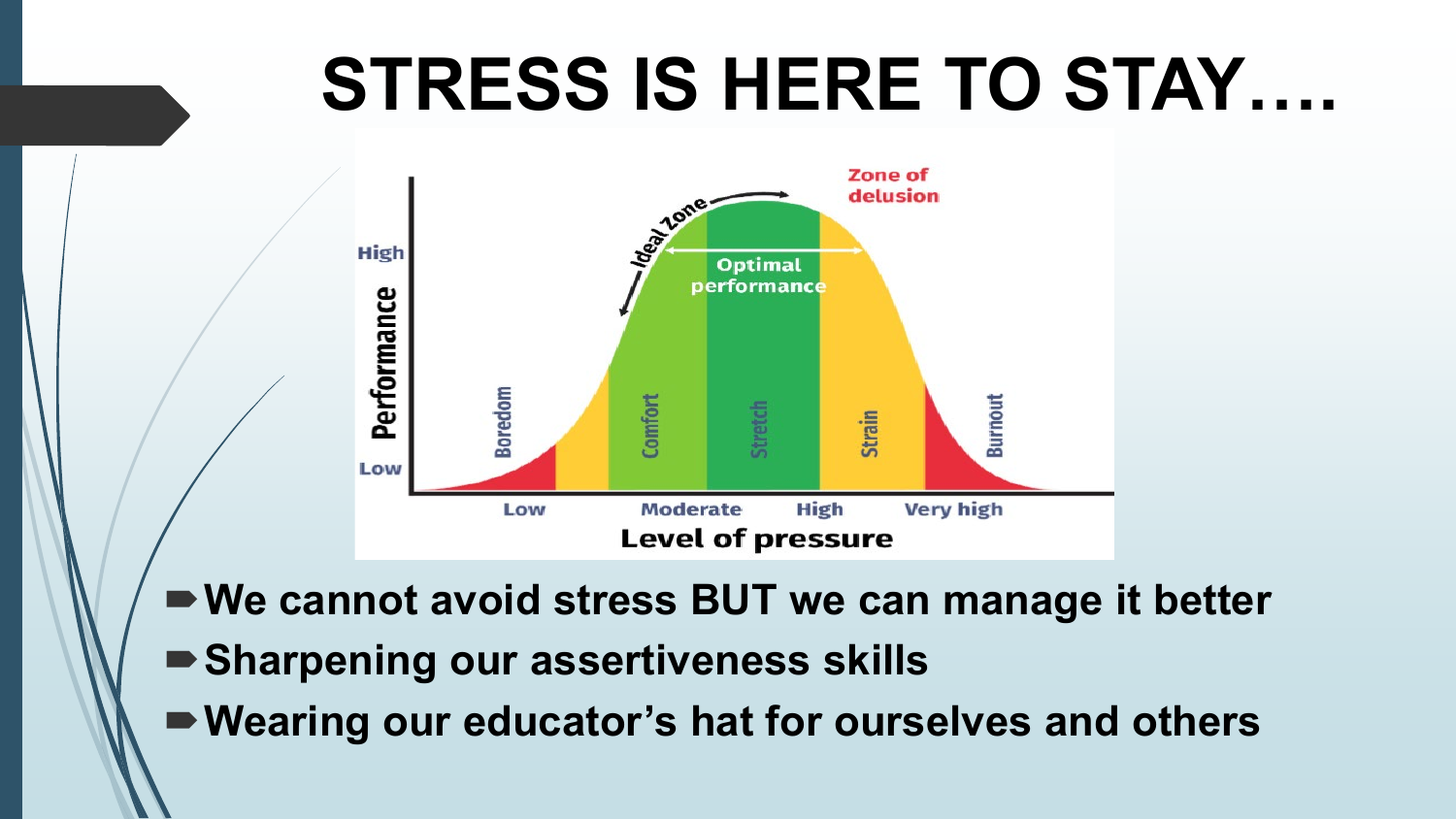### **Invisibility cloak? Put on your Educator's hat!**

■ Three basic assumptions underlying my communication philosophy

- **Firstly, most people know little, if anything about** hearing loss
- ■Secondly, most people are embarrassed about asking me how to best communicate with me
- Thirdly, most people think they should know how to communicate but really don't!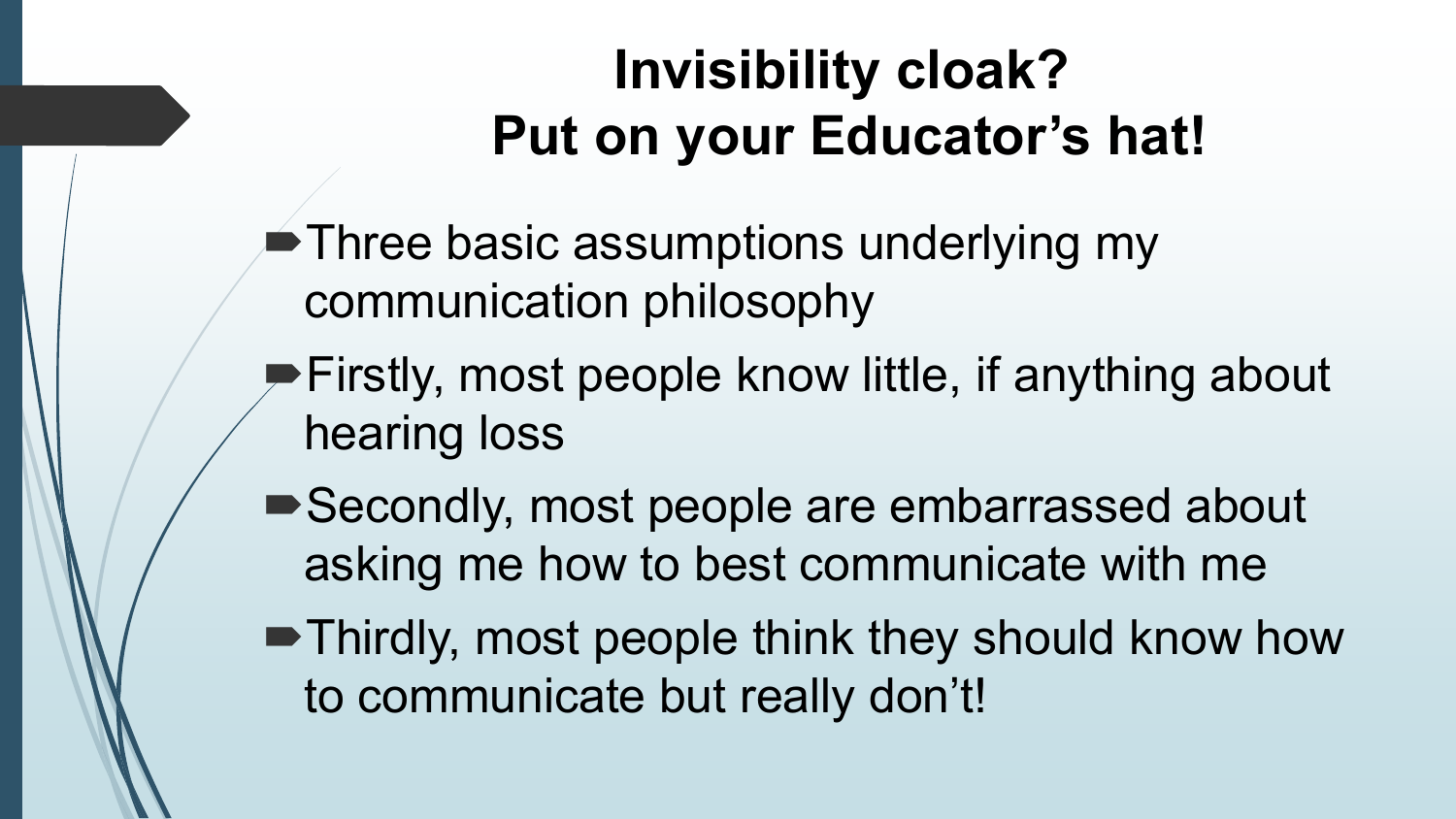**More than one way to deal with stress The common Denominator is AWARENESS AND CONTROL Recognizing what we can and cannot control More we take charge, the better we feel Three different ways of handling stress Direct and Active Indirect and Active Passive**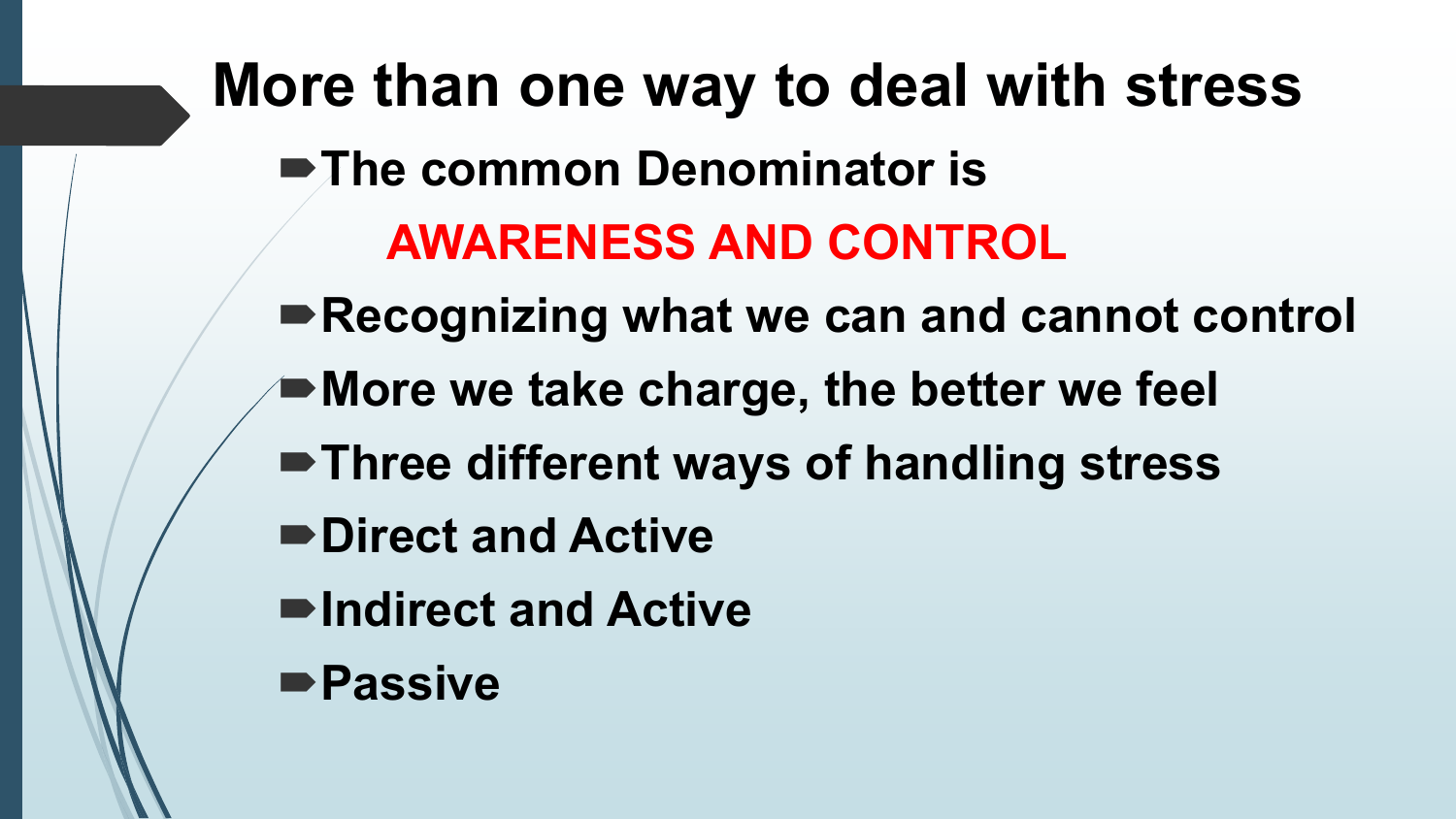## **The Three A's**

**Alternative Avoid Accept**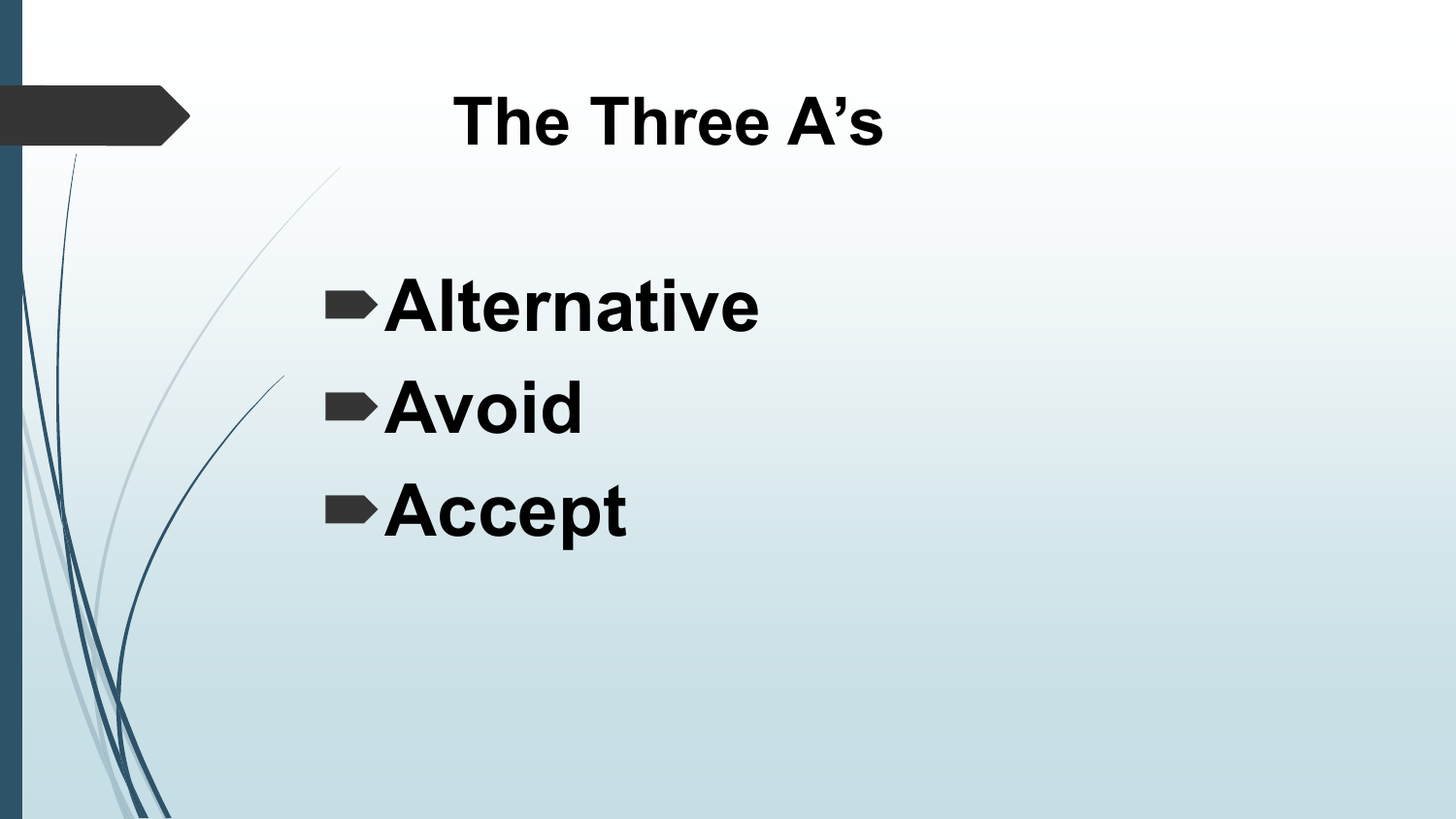# **Examples**

- **Restaurants**
- **Movies**
- **Birthday/anniversary celebrations**
- **Professional meetings**
- **Family gatherings**
- ■Being in a water environment i.e. pool **Any others?**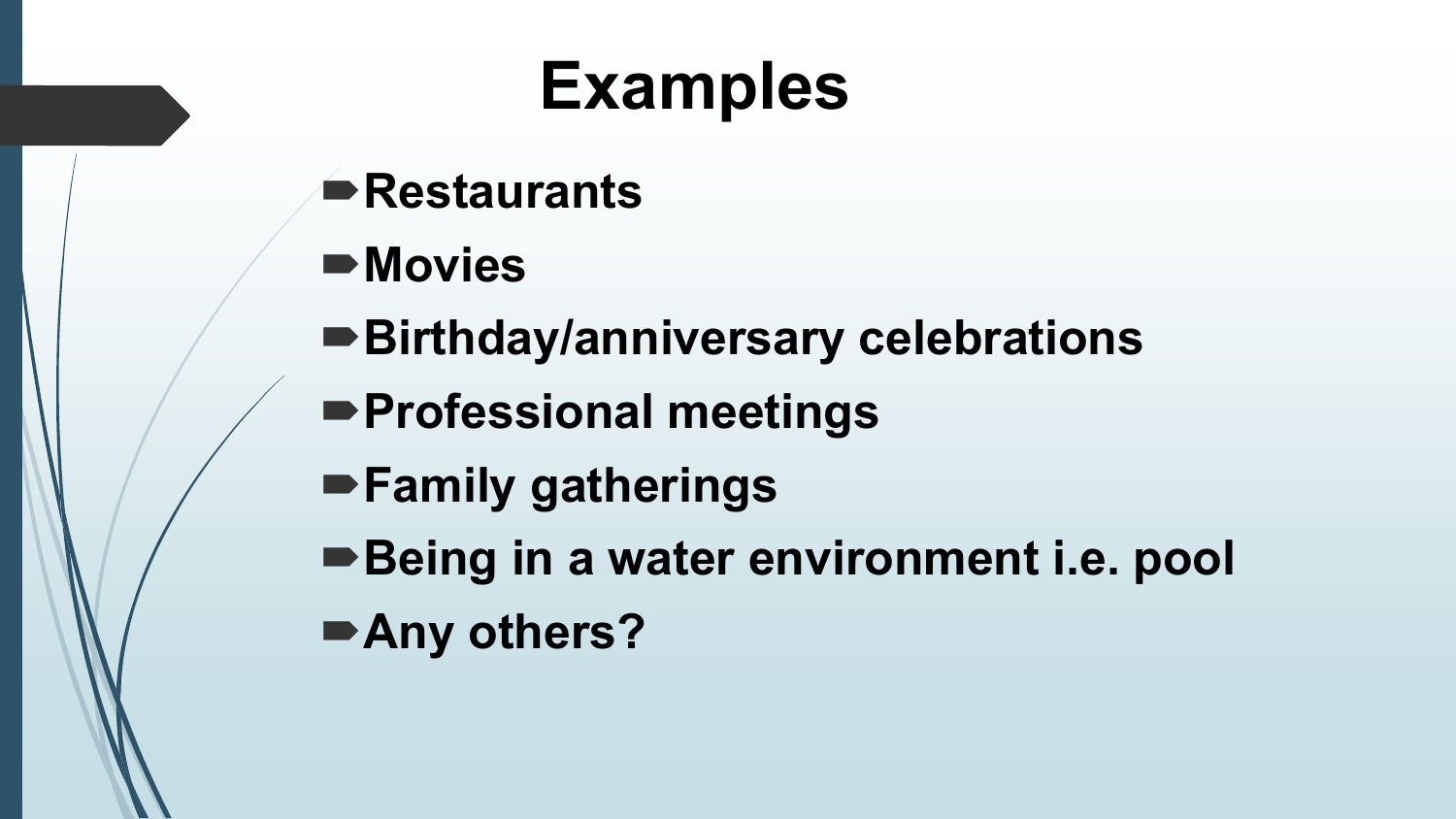#### **What are your sources of stress?**

**Get some paper and Write down what your most to least stressful environments are?**

**Which of the three A's would you be most likely to use?**

**Which approach would you use? Direct or indirect?**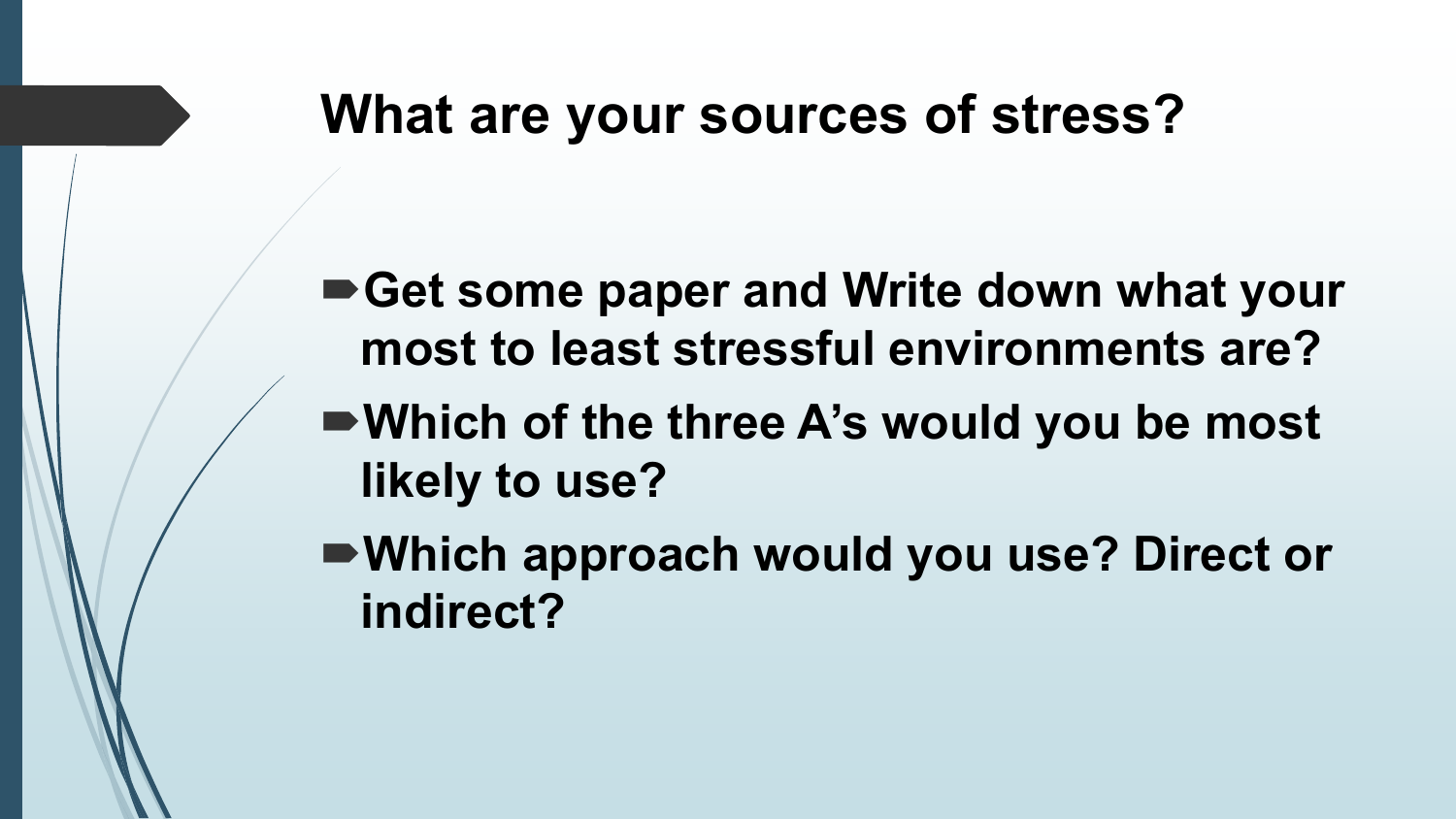#### **BODY AND MIND**

 **EXERCISE! EXERCISE! EXERCISE!**

#### **Important** to include Exercise in any stress **management plan!**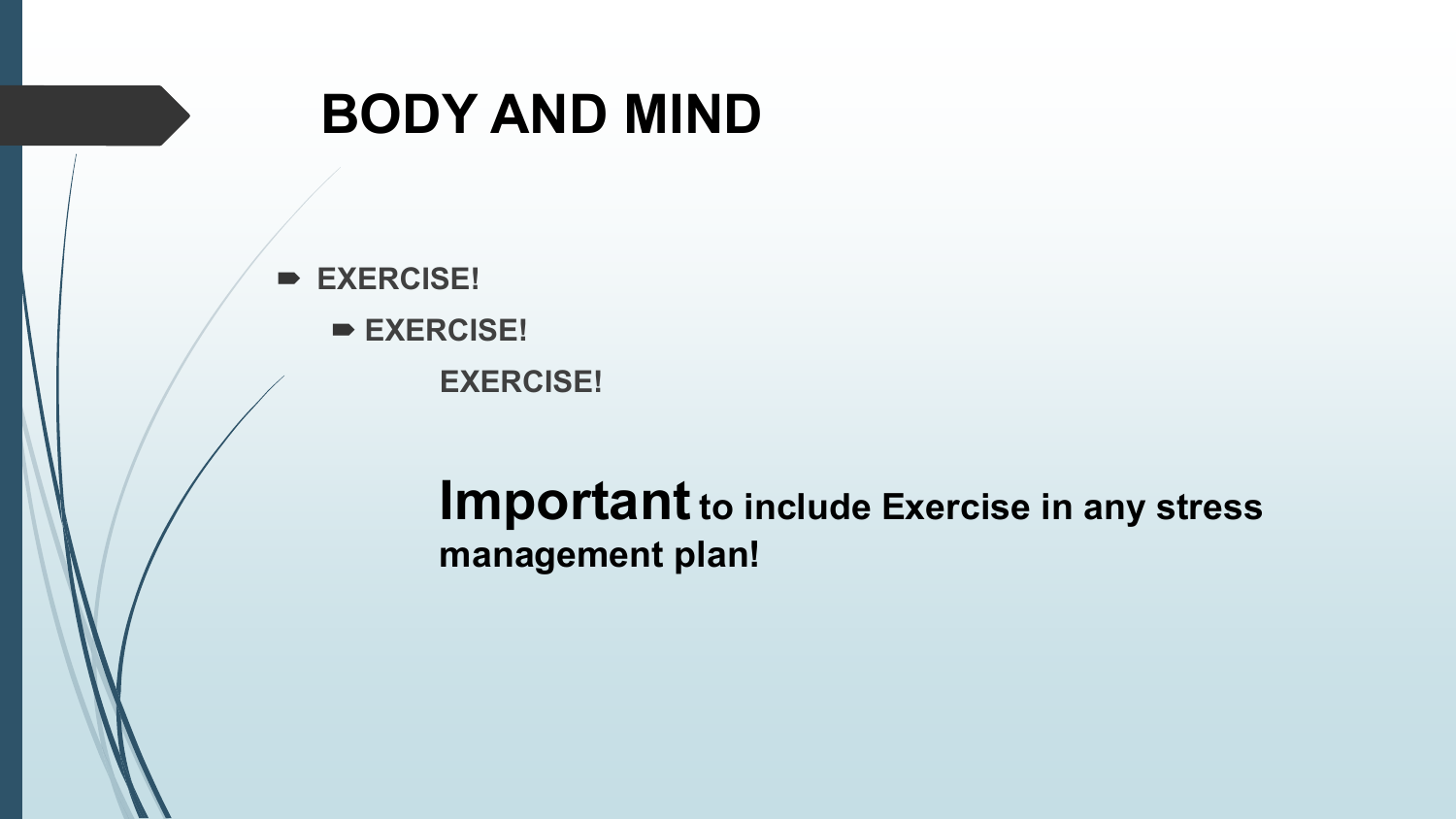#### **Breathing is Good....**

Intips://www.youtube.com/watch?v=aXItOY0sLRY

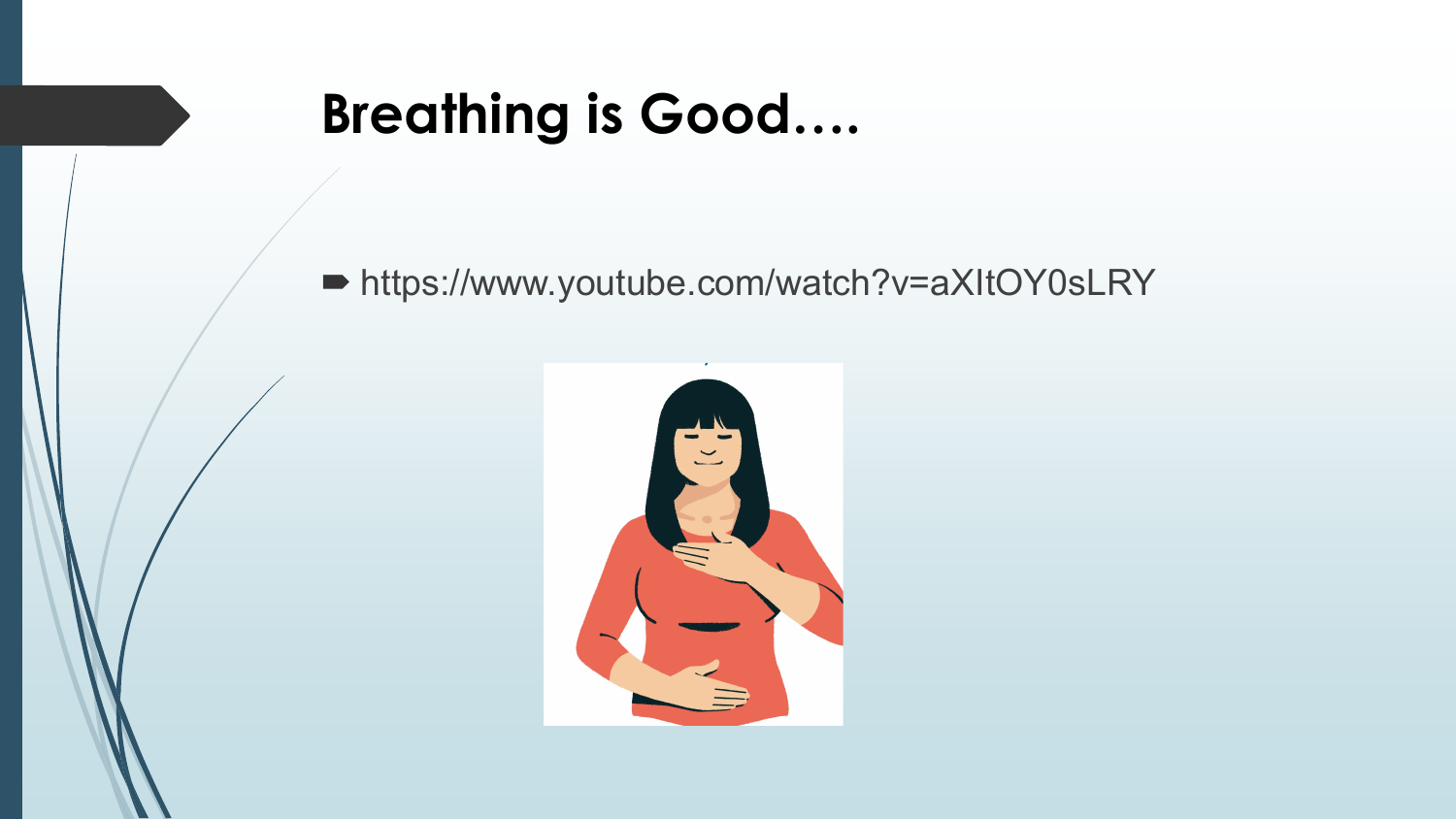## IN SUMMARY.....

- Educator's hat
- **BASSertiveness**
- $\blacksquare$  Three A's
- Indentify what you can control
- Indirect, Direct strategies
- **Breathing**
- $\blacktriangleright$  Exercise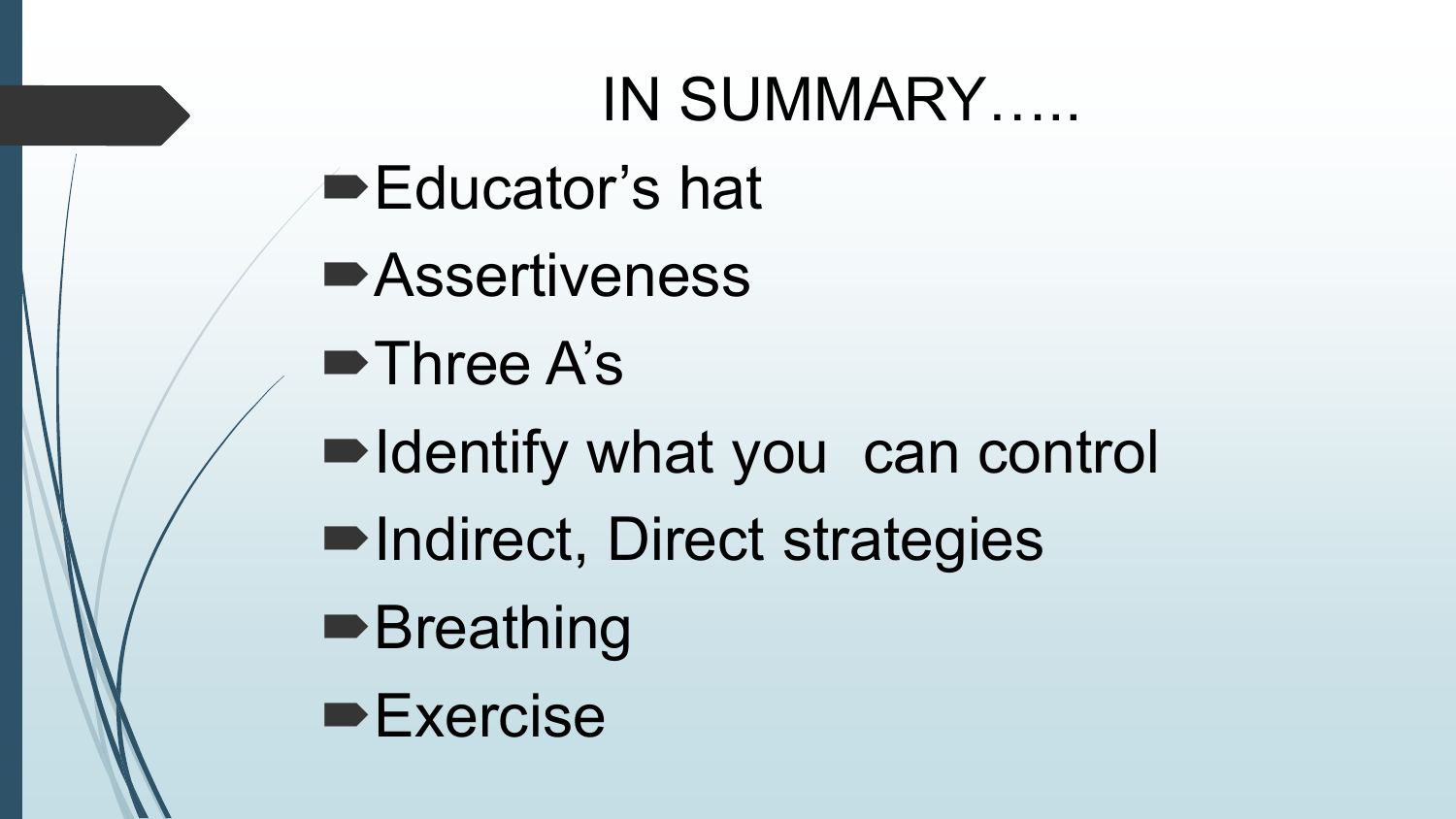• The journey of accepting one's hearing loss is a gradual and continual process.....